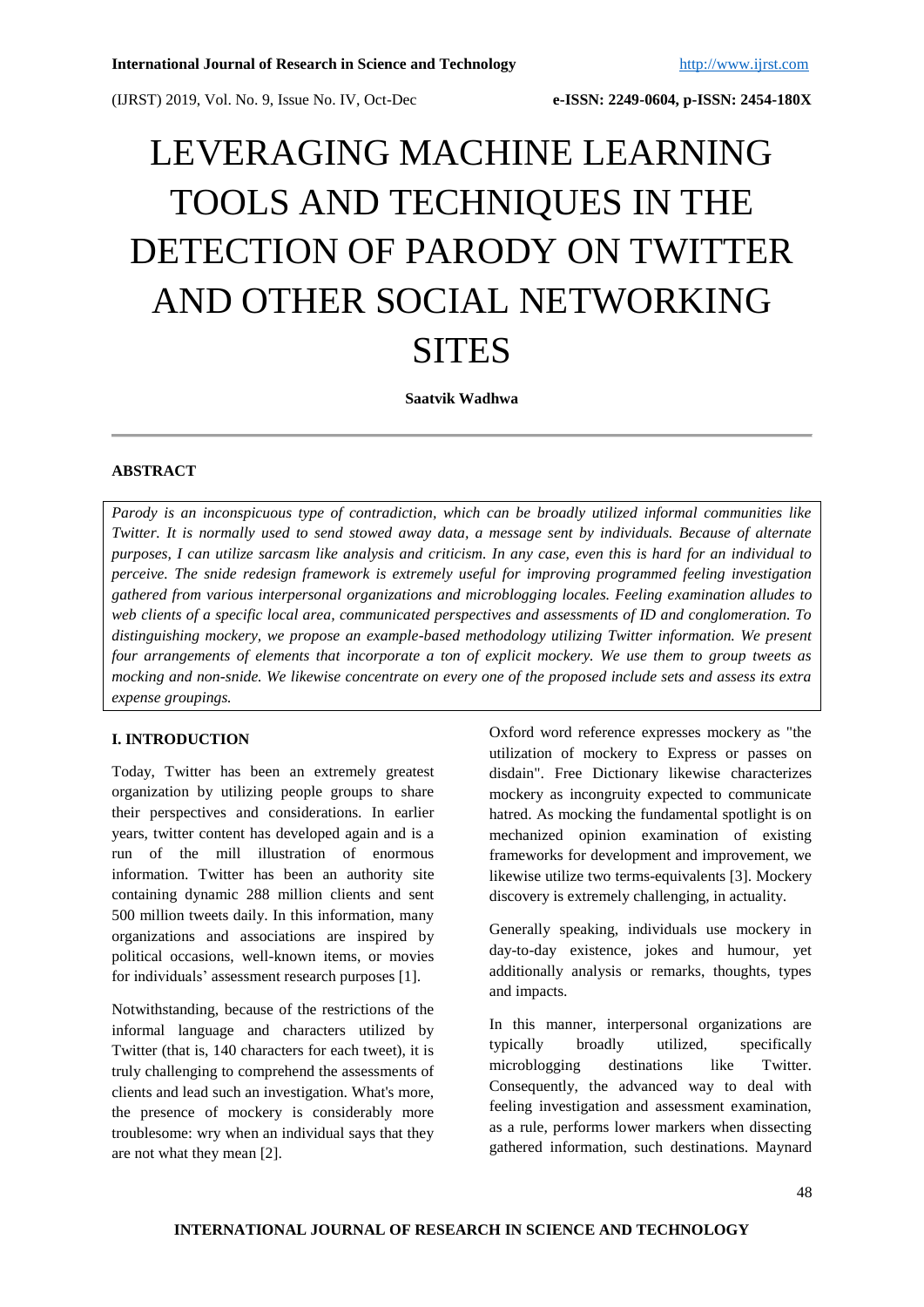and Greenwood [4] show that the adequacy of mocking examination can be altogether further developed when mockery is distinguished in snide explanations. In this way, there is a requirement for a viable way of identifying mockery.

Distinguishing mockery assists with the assignment of examining disposition when it is performed on microblogging destinations like Twitter. Disposition examination and assessment mining depend on enthusiastic words in a text to recognize its extremity (that is, regardless of whether it identifies with "emphatically" or" contrarily" in its string). Nonetheless, the presence of the text can prompt disarray. A normal model is when there is mockery in the text. Some snide readers are extremely normal. "Every one of your items is inconceivably stunning!!!. A few people groups are

clarified what he said; he doesn't mean. Although some show they are mocking, its need to recognize the wry messages is consequently [5] [6].

So, the point of this paper is to propose a framework to distinguish a snide tweet naturally. Mostly the mockery is utilized in the interpersonal organization. We characterize the programmed framework to identify the disparaging messages; this shows how the message or data is used. In short, to determine the letter is disparaging or not. In this paper, we likewise concentrate on various components.

#### **II. PROPOSED SYSTEM**

Given a bunch of tweets, we will probably rank everyone as per if it is snide. Fig 1 shows the block diagram of the framework.



Fig 1: Block Diagram of Suggested frmaework

When the calculation is utilized on information, the machine learns based on kind of information, similar to we give input tweets, and their yield is either sure, negative or nonpartisan. In this way, when the machine learns itself, there isn't an issue

for which language input is given; the main matter is their result.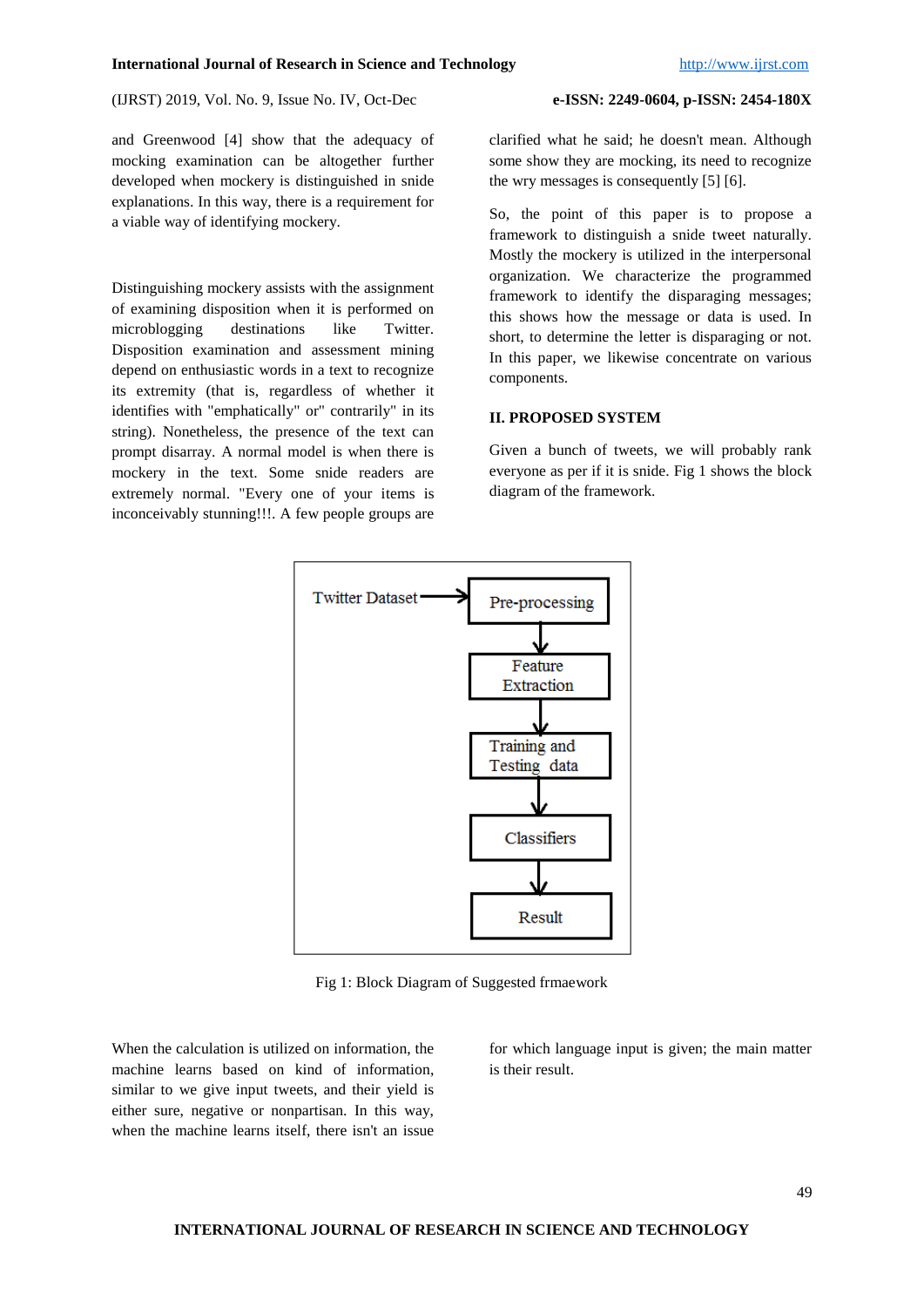We disengage the distributed tweet from the dataset and separate data about past tweets (every client 80 tweets). The models are as per the following:

1) This paper is going along... #not

2) Finding out your companions survives tweets is the best inclination. #sarcasm

Component Extraction

Then, the framework includes extraction is completed for the information. Four elements are separated as per the following:

1) The elements identified with opinion:

Assessment mining or feeling investigation is the interaction by which an individual decides the feelings communicated in their composition. An extremely normal kind of paradox, generally utilized in both typical discussions, this sort of battle qualifies as "whine", the administration of the informal organization "Twitter". (e.g., "I love being overlooked all the time'').

2) The components identified with Punctuation:

For recognizing any mockery, the element identified with feelings are sufficiently not, and all parts of tweets are not utilized. As referenced previously, mockery is a refined type of discourse: in addition to the fact that it plays a word or which means it changes over these viewpoints into accentuation or rehashed utilization of vowels when a message is composed, like a low-tone facial signal. After recognizing these angles, we extricate a bunch of qualified properties. The qualities for each tweet is ascertained:

- Number of every single capital word
- Number of dabs
- Number of interjection marks
- Number of question marks
- Number of statements

3) The elements identified with syntactic and Semantic:

Notwithstanding the capacities related to accentuation, some typical statements are generally utilized in a wry setting. Partner these articulations

in accentuation to decide whether what is being said is wry or not. Likewise, in different cases, individuals, when in doubt, use complex sentences or use surprising words to conceal the audience/peruser and make an unambiguous response. This is normal when mockery is utilized as an "avoidance", and the individual intends to hide their actual sentiments and feelings with sarcasm. Accordingly, we stress the accompanying attributes that mirror these perspectives:

- Use of exceptional words
- Number of contributions
- Number of unique words
- Existence of normal wry articulations

▪ Number of giggling articulations

E.g.: "You are unquestionably amusing - -"

4) The component identified with the design

The determination example of the past subsection and qualified "general amusing articulation "is extremely normal and surprisingly. Be that as it may, their number is little, they are not special, and our preparation and test seals do exclude them to a great extent. For this situation, we will go further and concentrate on one more arrangement of components.

In this methodology, the words are characterized by high-recurrence words and content words that depend on their information, the recurrence of the recurrence, and deciding the example as highrecurrence words and openings in the arranged succession context-oriented words.

### Preparing and Testing Data

The preparation set is what we are getting ready for, and reliability with our model mostly compares to the boundaries. At the same time, the test information is utilized uniquely for model execution evaluation. Preparing information yield accessible on the model while the testing information is inconspicuous information for which should finish forecasts. The K-overlap crossapproval is utilized multiple times for designing and testing datasets. To answer this issue, we use K-overlap Cross-Validation to separate the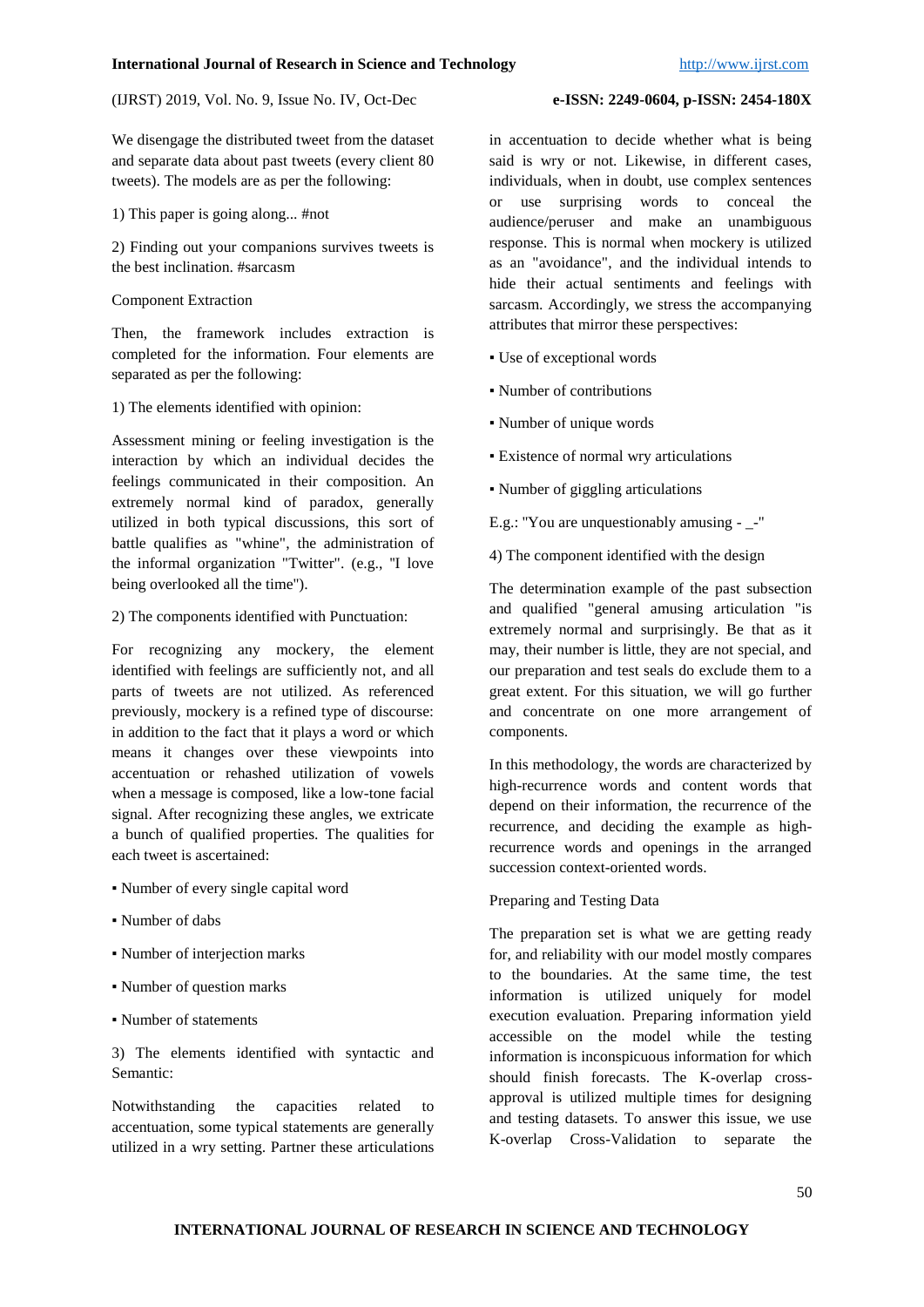information into folds and guarantee that each crease is utilized as a testing set sooner or later. Train and test the removed data, and play out an SVM, KNN, and Random timberland calculation for the expectation of snide or not and ascertain the exactness of every measure. This technique will prepare around 70%of the given informational index, and the leftover 30% will be utilized for testing purposes.

#### Order

We ran the order utilizing the classifiers like Support Vector Machine (SVM), k Nearest Neighbours (KNN), and Random woodland. The outcome segment presents the presentation of classifiers on the dataset.

### **III. CONCLUSION**

This work proposes a framework that recognizes mockery in English just as on Hindi tweets on Twitter. Sarcasm is extremely reliant and profoundly logical; in this way, opinion and other context-oriented signs assist with recognizing the mockery text. The framework utilizes snide tweets, 9,104 tweets containing #sarcasm, and #not a dataset. The framework uses the SVM, KNN, and Random woods classifier. The methodology has shown great outcomes. All examples of wry do not cover in we extricated designs. So in future, we can consolidate neural networks, Genetic Algorithm and Pattern-based methods for more precision.

### **REFERENCES**

[1]. Yi Tay, Mondher Bouazizi And Tomoaki Otsuki (Ohtsuki), "A Pattern-Based Approach For Sarcasm Detection On Twitter" in August 24, 2016

[2]. Yi Tay†, Luu Anh Tuan, Siu Cheung Huiφ, JianSuδ, "Reasoning with Sarcasm by Reading Inbetween"arXiv:1805.02856v1 [cs.CL] 8 May 2018

[3]. Aditya Joshi, Pushpak Bhattacharyya, Mark J. Carman.2018, "Sarcasm Detection Using Incongruity within Target Text", In: Investigations in Computational Sarcasm",Cognitive Systems Monographs, vol 37. Springer

[4]. . Aditya Joshi, Pushpak Bhatta charyya,Mark J. Carman.2018, "Sarcasm Detection Using Contextual Incongruity. . . In: Investigations in Computational Sarcasm", Cognitive Systems Monographs, vol 37. Springer

[5]. Shubhadeep Mukherjee, Dr. Pradip Kumar Bala, "Sarcasm Detection in MicroblogsUsing Naïve Bayes and Fuzzy Clustering" In Proceedings of Technology in Society,2017 pages 19-27

[6]. Nishant Nikhil, Muktabh Mayank Srivastava, "Binarizer at SemEval-2018 Task 3:Parsing dependency and deep learning for irony detection"arXiv preprintarXiv:1805.01112

[7]. B. Sriram, D. Fuhry, E. Demir, H. Ferhatosmanoglu, and M. Demirbas, "Short text classification in twitter to improve information filtering," in Proc. 33rd Int. ACM SIGIR Conf. Res. Develop. Inf. Retr., Jul. 2010.

[8]. C. G. Akcora, M. A. Bayir, M. Demirbas, and H. Ferhatosmanoglu, "Identifying breakpoints in public opinion," in Proc. 1st Workshop Soc. Media Anal., Jul. 2010.

[9]. M. W. Berry, Ed., Survey of Text Mining: Clustering, Classification, and Retrieval. New York, NY, USA: Springer-Verlag, 2004.

[10]. B. Pang, L. Lillian, and V. Shivakumar, "Thumbs up: Sentiment classification using machine learning techniques," in Proc. ACL Conf. Empirical Methods Natural Lang. Process., vol. 10. Jul. 2002

[11]. M. Boia, B. Faltings, C.-C. Musat, and P. Pu, ``A Is worth a thousand words: How people attach sentiment to emoticons and words in tweets,'' in Proc. Int. Conf. Soc. Comput., Sep. 2013.

[12]. K. Manuel, K. V.Indukuri, and P. R. Krishna, "Analyzing internet slang for sentiment mining, "in Proc. 2nd Vaagdevi Int. Conf. Inform. Technol. Real World Problems, Dec. 2010.

[13]. L. Dong, F.Wei, C. Tan, D. Tang, M. Zhou, and K. Xu, "Adaptive recursive neural network for target-dependent Twitter sentiment classi cation," in Proc. 52nd Annu. Meeting Assoc. Comput. Linguistics, vol. 2. Jun. 2014,